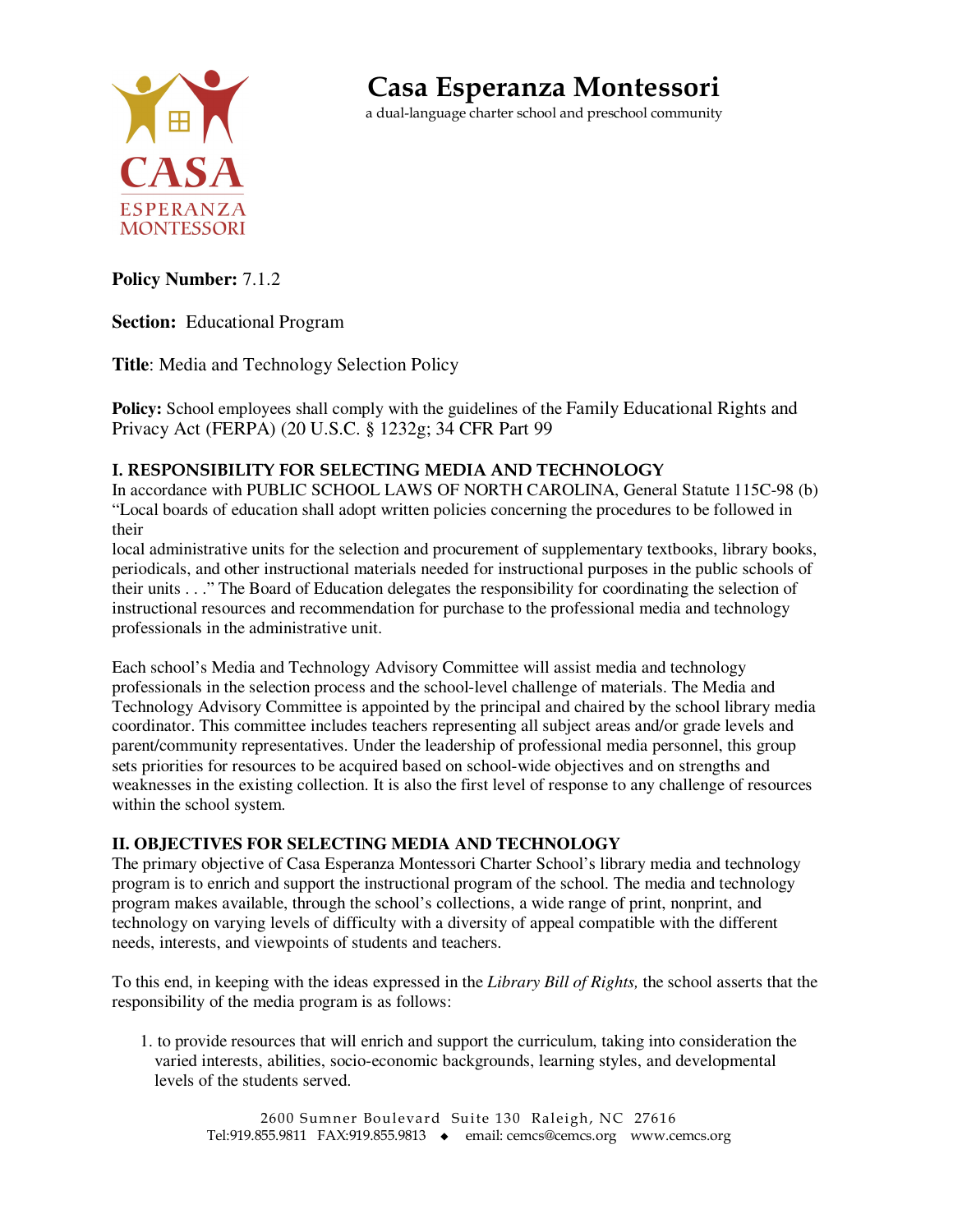- 2. to provide for the curriculum of the school, up-to-date resources and the necessary equipment and technological systems to use these resources. The resources shall include a variety of formats, such as books, periodicals, and projected and electronic resources including those found on the DPI website through NCWiseOwl.
- 3. to take into consideration the varied interests, physical and mental abilities, multiple intelligences and maturity levels or our student population and to provide a wide range of resources to support all these differences.
- 4. to provide a background of information enabling students to comprehend their role as citizens in society and to make intelligent judgments in their daily lives.
- 5. to provide resources on opposing sides of controversial issues so that students may develop, under guidance, the practice of critical thinking and of critical analysis of all media.
- 6. to provide resources representative of the many religious, ethnic, and cultural groups in our nation and the contributions of these groups to our American heritage.
- 7. to place principle above personal opinion and reason above prejudice in selecting media of the highest quality in order to assure a comprehensive collection appropriate for all users.

#### **III. CRITERIA FOR SELECTING MEDIA AND TECHNOLOGY**

Individual teaching and learning styles, the curriculum, and the existing collection are given consideration in determining the needs for resources in individual schools. After a careful needs assessment, resources considered for purchase are judged on the basis of the following criteria:

PURPOSE: Overall purpose and its direct relationship to instructional objectives/curriculum

RELIABILITY: Accurate, authentic, up-to-date, authoritative treatment: Clear, skillful, well-

organized, unbiased, comprehensive, well-balanced

TECHNICAL QUALITY: Relevant to content, sound and visuals consistent with state-of-the-art

capabilities

FORMAT: Well-organized, attractive, appropriate

CONSTRUCTION: Durable, manageable

POSSIBLE USES: Individual, small group, large group, introduction, in-depth study, remediation,

enrichment

COMPATIBILITY: When applying criteria to nonprint materials, match what the school owns to

the materials purchased. Warranty and repair of equipment are major considerations when

evaluating non print resources.

The Library Media Specialist will provide leadership in the selection and use of technology in the curriculum by promoting and modeling effective practices, and offering recommendations to students, teachers, and administrators. Activities may include conducting professional development workshops for teachers on new technology and its uses, explaining how a medium can suit the various ability and interest levels, and suggesting the use of interdisciplinary materials.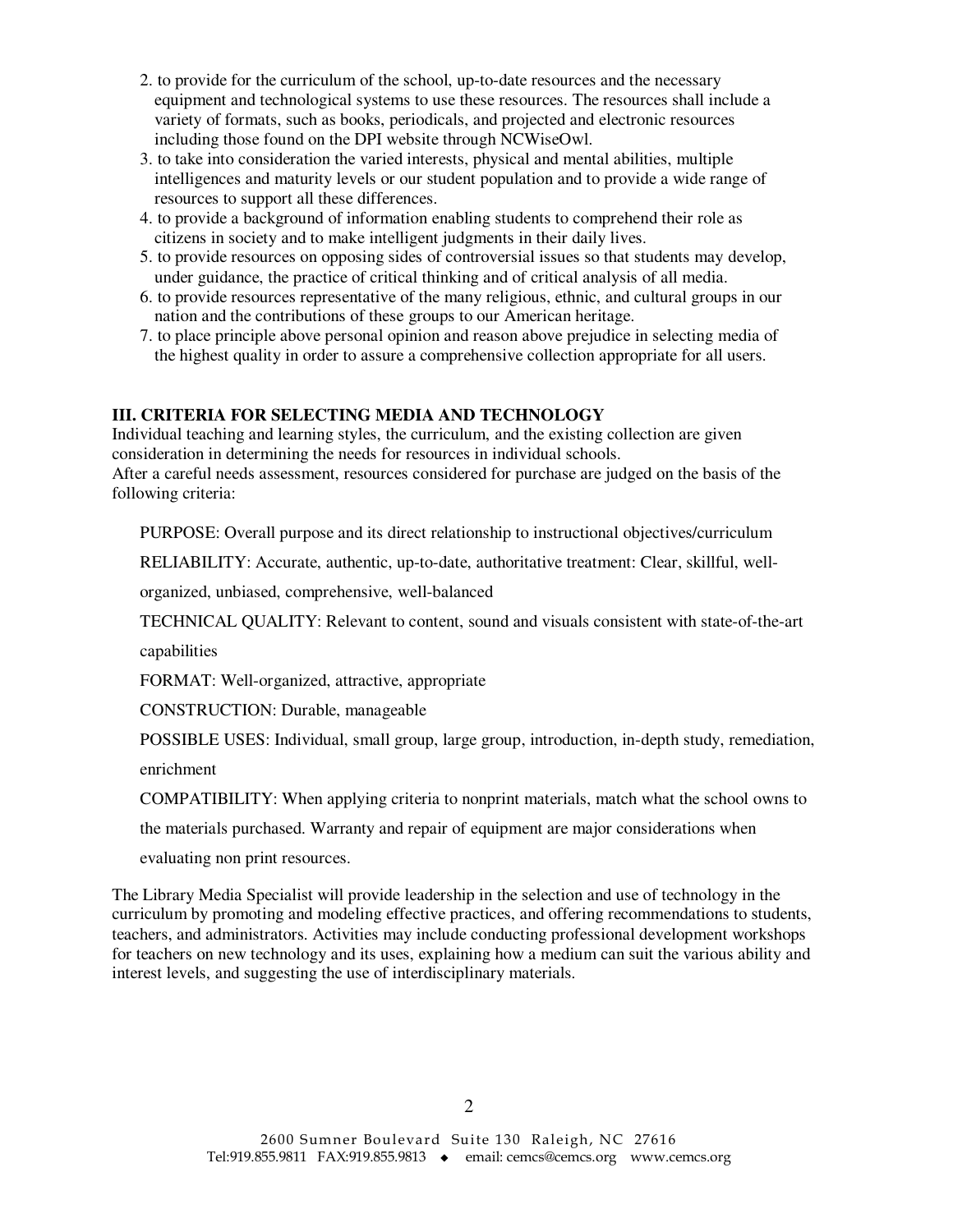## **IV. PROCEDURES FOR SELECTING AND MAINTAINING THE MEDIA AND TECHNOLOGY COLLECTION**

In coordinating the selection of resources, the media and technology professionals, assisted by the Media and Technology Advisory Committee, should:

1. use reputable, unbiased selection tools prepared by professional educators and arrange, when possible, for firsthand examination of resources to be purchased The following resources are among those that will be consulted when selecting materials for the media center:

 *Core Collection for Small Collections Children's Book Awards Notable/Best Books (A.L.A.) Publisher's Weekly Library Media Connection Kirkus Reviews Horn Book Booklist School Library Journal NCSLMA* 

2. judge gift items and classroom collection purchases by the same standard selection criteria. Persons interested in contributing to the resource base of the library will be encouraged to target their contributions towards standing wish lists on file in the media center or in classrooms. In this manner, contributors will match the goals and objectives already developed for use in an actively functioning media program.

3. when the collection meets the IMPACT model minimums and above, weed continuously and purchase replacements for worn, outdated, damaged, or missing resources basic to the collection. Collection re-evalution and weeding will be an ongoing task. The following reasons are legitimate reasons for weeding: changes in the curriculum which require change in the focus of the collection; repair to damaged materials; usefulness of items on the shelves; providing the best materials available for our students.

#### **V. PROCEDURES FOR RECONSIDERATION OF INSTRUCTIONAL RESOURCES**

Occasional objections to some resources may be voiced by the public despite the care taken in the selection process and despite the qualifications of persons selecting the resources. If a complaint is made the following procedures should be observed:

1. Encourage the complaintant to discuss their concerns and inform them that they have every right to submit a complaint following the policies and procedures of our school.

2. Inform the complainant of the selection procedures and request that the complainant file his/her objections in writing by completing the Request for the Reconsideration of Instructional Resources form(see appendix) to be submitted to the Media and Technology Advisory Committee.

3. The Media and Technology Advisory Committee will:

 $=$  examine the item and the objection(s)

\_ survey reviews of the item in professional reviewing sources

\_ determine the extent to which the item supports the curriculum

\_ weigh the merits against the alleged weaknesses, considering the whole item instead of isolated passages

\_ discuss the item and prepare a written report of the findings and recommendations of the committee \_ send copies of the report to the head of school.

4. The media director should discuss the report with the head of school, who may present it to the board.

5. The materials in question will remain on the shelf during the above process.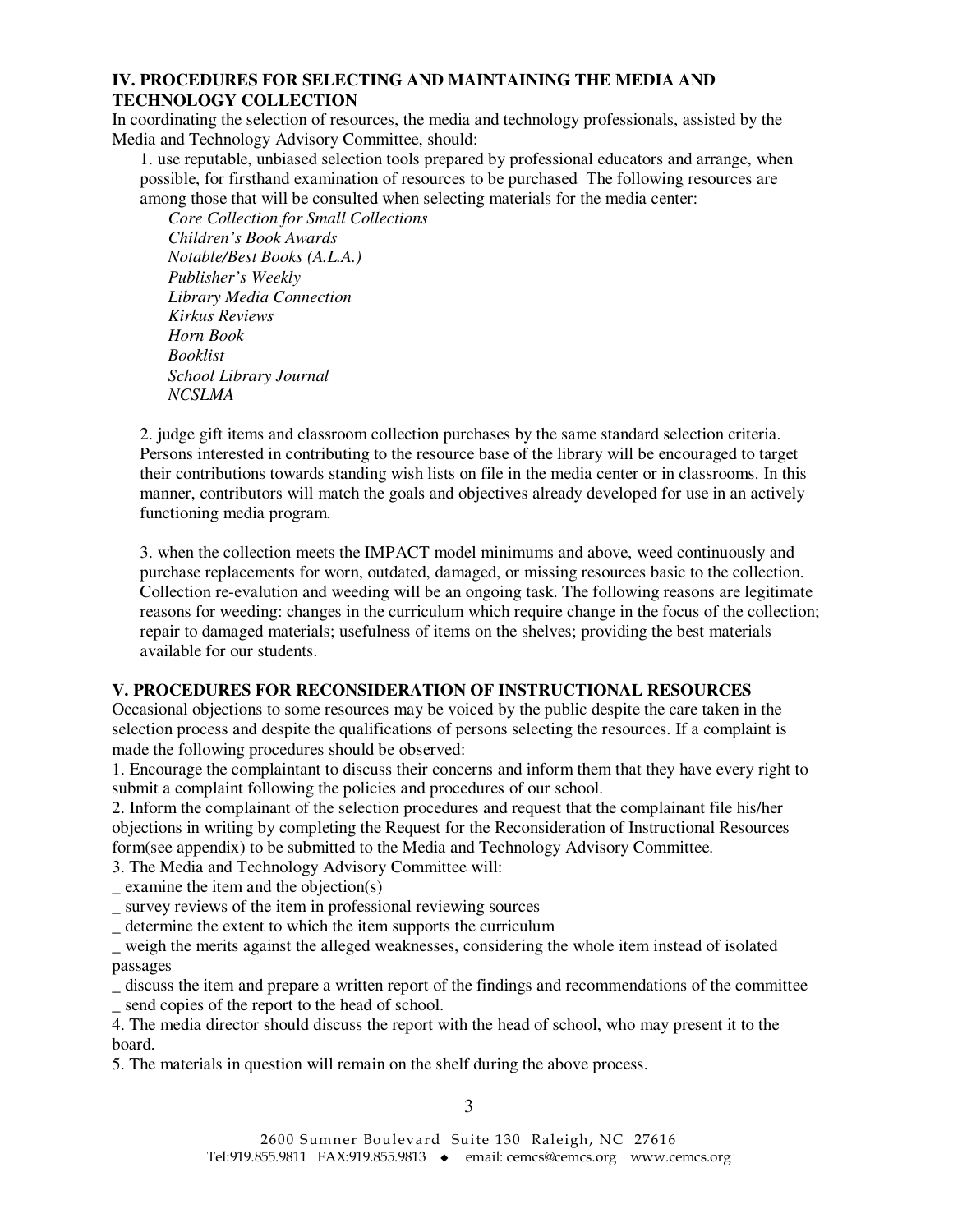6. In accordance with GS 115C-98 (bl), "The local board, at all times, has sole authority and discretion to

determine whether a challenge has merit and whether challenged material should be retained or removed."

7. There will be no avenue for appeal of the original decision of the committee and there will be no option for resubmitting the complaint at some future date.

#### **Evaluation and Periodic Review**

On a yearly basis, the aforementioned Media and Technology Advisory Committee will reexamine this policy. At that time, policies will be considered anew and reaffirmed or changed as needed.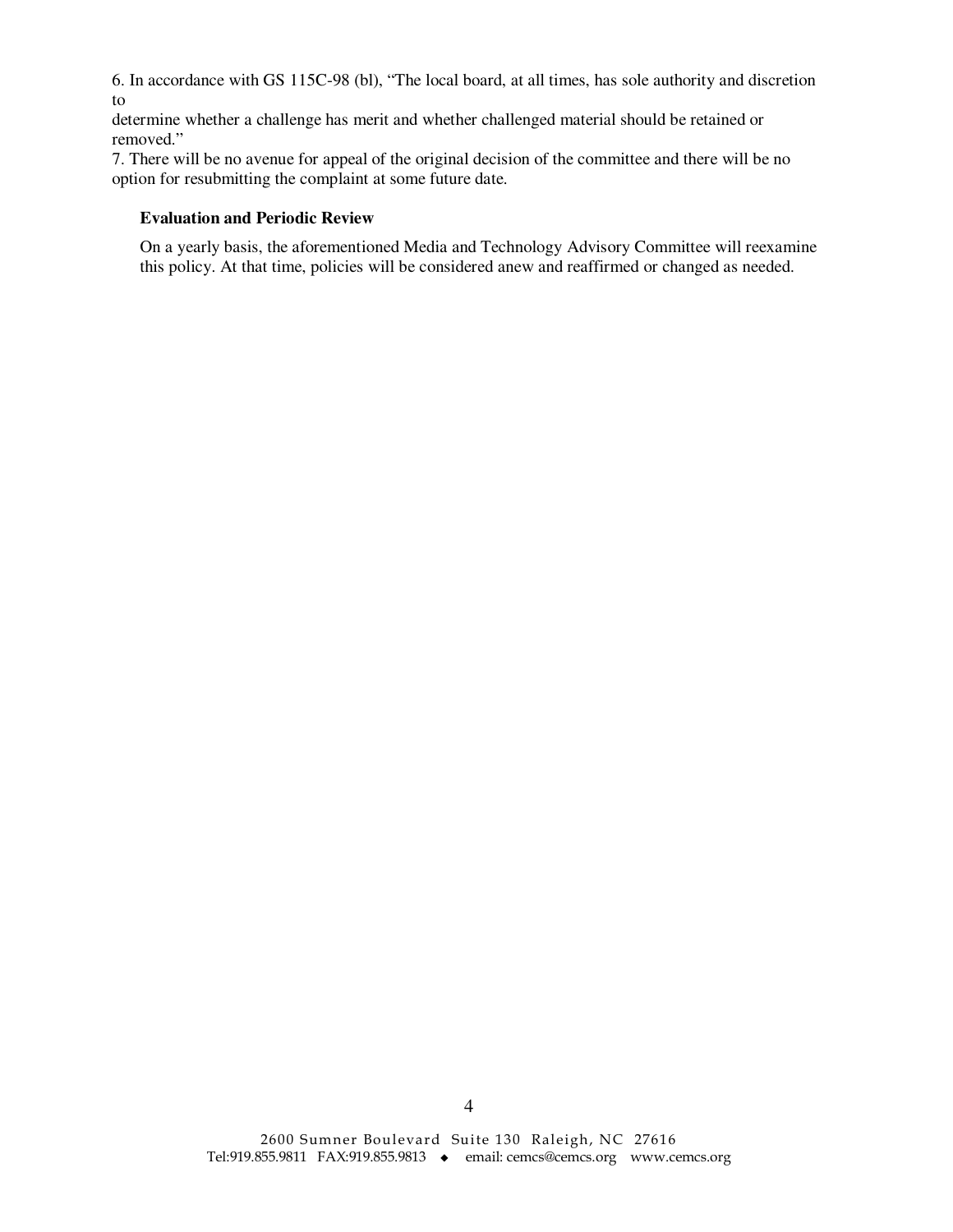# **APPENDIX REQUEST FOR RECONSIDERATION OF INSTRUCTIONAL RESOURCES**

NAME OF PERSON MAKING REQUEST:

| TELEPHONE: ___________                                                                                                                                |
|-------------------------------------------------------------------------------------------------------------------------------------------------------|
| Complainant represents: _____ himself/herself or: ____ organization                                                                                   |
| Are you a parent or guardian of a student in this school? ___ Child's Class: ______________________                                                   |
| TITLE OF ITEM:<br>FORMAT: (book, video, etc.)                                                                                                         |
|                                                                                                                                                       |
|                                                                                                                                                       |
|                                                                                                                                                       |
|                                                                                                                                                       |
| Is this item part of a series or set? Yes ____ No ____.<br>If yes, did you examine other items in the series or set?                                  |
| To what in the item do you object? (Please be specific: cite pages, frames, etc.)                                                                     |
| What do you feel might be the result of a student's reading, viewing, or listening to this item?                                                      |
| Are you aware of any evaluations of this item by authoritative sources? Yes ___ No ___.<br>If yes, did those sources agree with your opinion? Yes No. |
|                                                                                                                                                       |
| Do you want other persons in the community to determine the kind of materials your child may or may<br>not use in school?                             |
| Other comments:                                                                                                                                       |
|                                                                                                                                                       |
|                                                                                                                                                       |
|                                                                                                                                                       |

SIGNATURE OF COMPLAINANT DATE

2600 Sumner Boulevard Suite 130 Raleigh, NC 27616 Tel:919.855.9811 FAX:919.855.9813 email: cemcs@cemcs.org www.cemcs.org